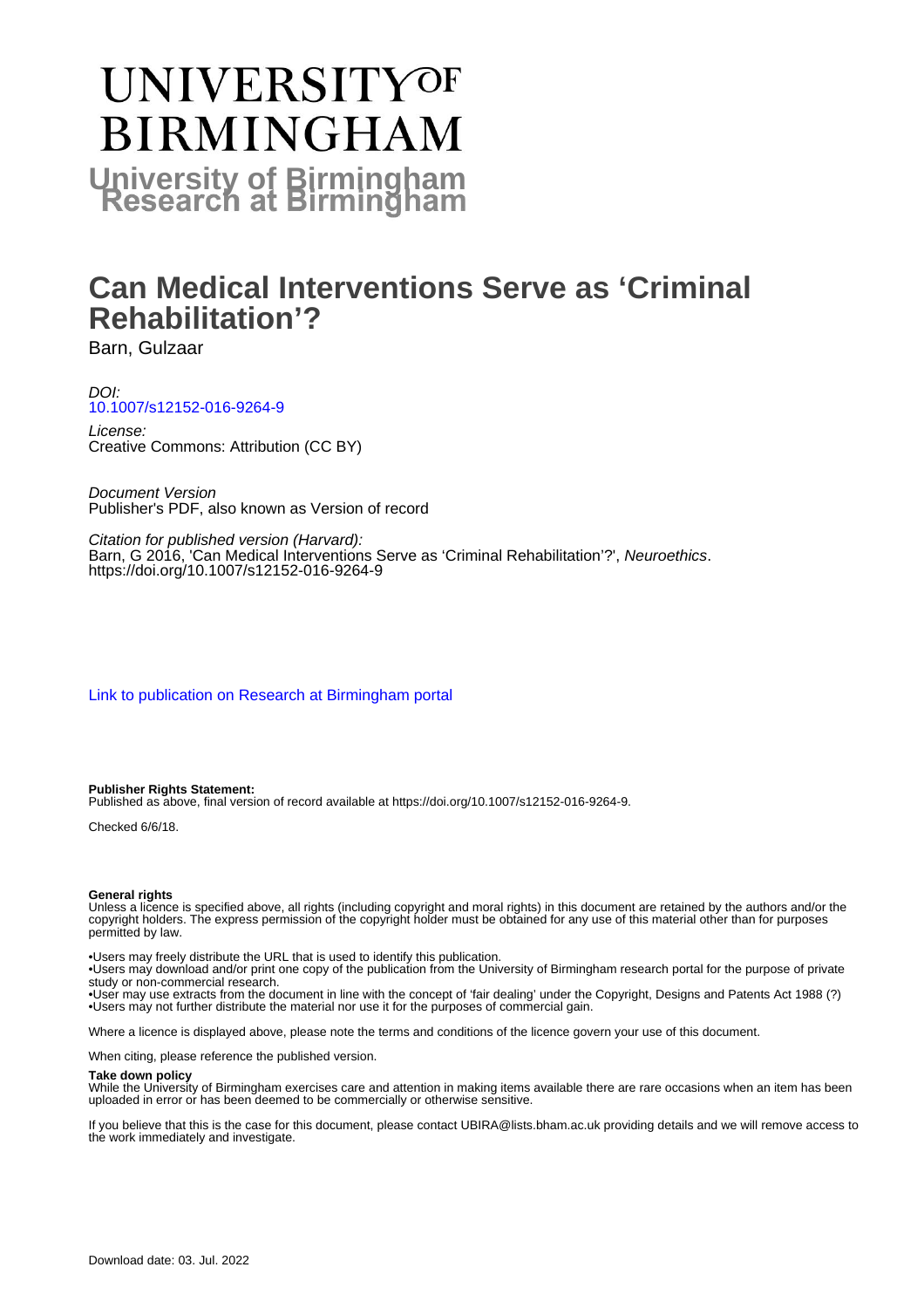#### ORIGINAL PAPER



### Can Medical Interventions Serve as'Criminal Rehabilitation'?

Gulzaar Barn

Received: 6 April 2016 /Accepted: 23 May 2016  $\odot$  The Author(s) 2016. This article is published with open access at Springerlink.com

Abstract 'Moral bioenhancement' refers to the use of pharmaceuticals and other direct brain interventions to enhance 'moral' traits such as 'empathy,' and alter any 'morally problematic' dispositions, such as 'aggression.' This is believed to result in improved moral responses. In a recent paper, Tom Douglas considers whether medical interventions of this sort could be "provided as part of the criminal justice system's response to the commission of crime, and for the purposes of facilitating rehabilitation (Douglas in Journal of *Ethics* 18(2): 101–122, [2014\)](#page-12-0).<sup>"</sup> He suggests that they could "at least in some cases, permissibly be provided without valid consent (Douglas in Journal of Ethics 18(2):  $101-122$ ,  $2014)$ " as a form of rehabilitative punishment. He argues for this conclusion by 'parity of reasoning,'starting from the currently accepted practice of non-consensual incarceration. His argument appears to be dependent on the successful defence of the following two claims: (1) that non-consensual incarceration is a morally justifiable practice, and (2) that there is no meaningful distinction between the forcible imposition of this practice, and the forcible imposition of medical interventions on prisoners. From both claims, he deduces (3): if non-consensual incarceration is morally justifiable, so is the non-consensual imposition of medical correctives, in some cases. In this paper, I begin by suggesting that the basic argument behind the Parity

Claim (2) results in a reductio ad absurdum, whereby any practice that is sufficiently similar to incarceration in the ways Douglas presents, would also be considered permissible. This appears to be an unpalatable conclusion, casting doubt on the soundness of a key premise. Douglas appears to offer no means of deciding which practices are sufficiently similar to incarceration in terms of harm and threat to agency, and of the practices that I will present, which do seem to be, it does not seem that he could rule them out in any principled way. Next I turn to dispute claim (1) relating to the purported justifiability of incarceration on rehabilitative grounds. If successful, this attack causes a break in reasoning from the justifiability of incarceration, to the justifiability of medical interventions (2). Medical interventions would then require an alternative, independent justification, through outlining the ways in which they are conducive to a particular aim of punishment, without relying on the justifiability of incarceration. This argument has not been provided, and I suggest that attempts to do so may run into difficulty. I untangle and make explicit the various assumptions made in Douglas' contention that medical interventions "might be thought conducive to rehabilitation in some offenders,^ locating my critique in the wider debate on the causes of crime. Finally, I seek to challenge the normative weight of the Parity Claim (2), arguing that to show that two practices are comparable in some sense is not sufficient to show that both are equally as permissible (3). Other social purposes must be considered, leading me to suggest that the forcible

G. Barn  $(\boxtimes)$ 

University of Oxford, Oxford, UK e-mail: gulzaar.barn@philosophy.ox.ac.uk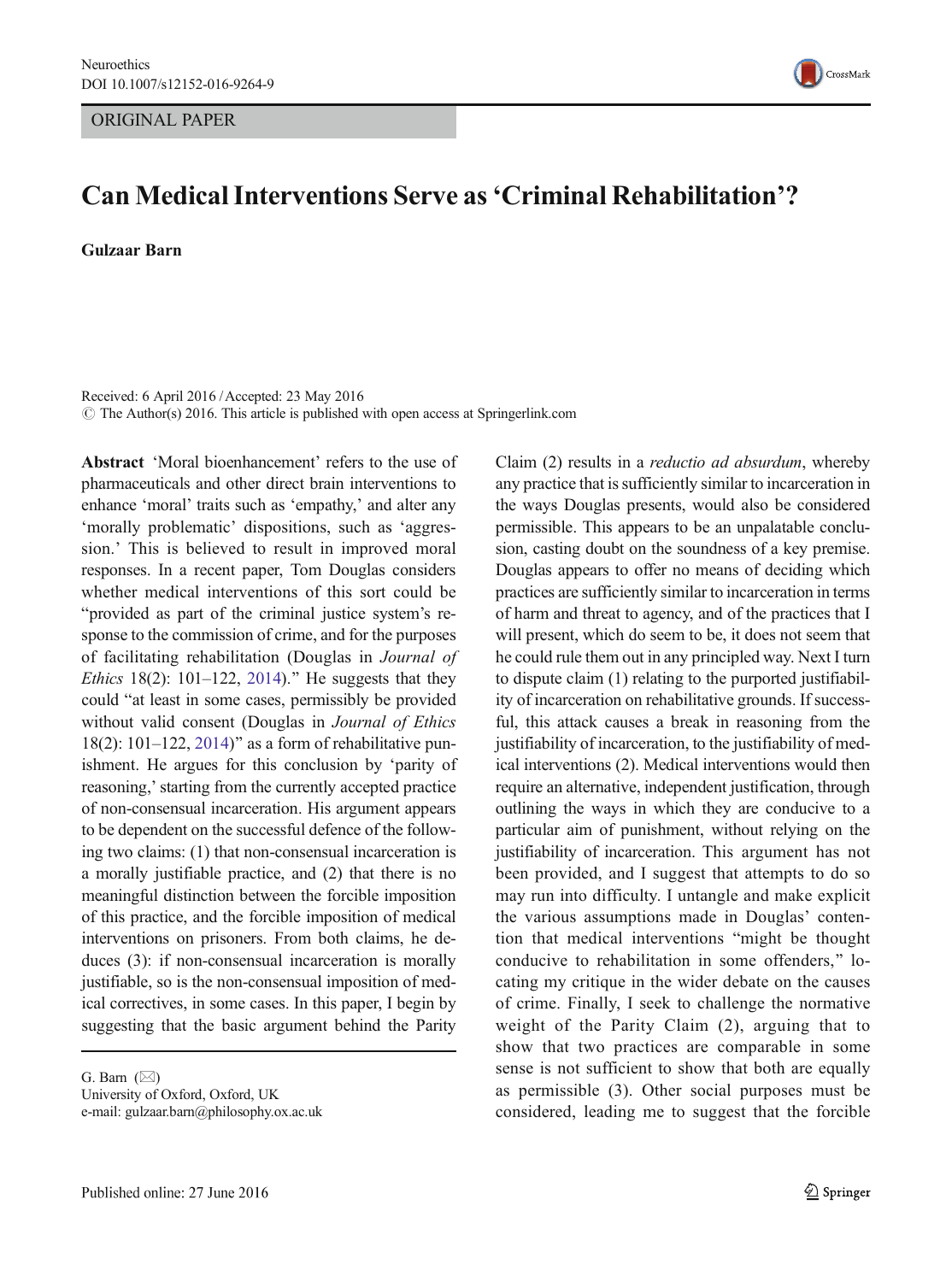imposition medical correctives falls beyond the appropriate remit of the criminal justice system.

Keywords Moral bioenhancement . Rehabilitation . Punishment

#### Preliminaries

It is important to note that Douglas is clear to distance himself from our current practice of incarceration, which is criticised for its overcrowded conditions and the high risks of rape and assault that it imposes upon prisoners. It is not this actual incarceration that he takes to be justifiable. Rather, he assumes that it would be justifiable to impose a hypothetical minimal incarceration model, which would be safer, and provide real opportunities for political participation, legal representation and education. Douglas does not make any attempt to defend, or provide an independent argument for the claim that such a model of incarceration would be justifiable. Instead, the motivation for assuming its justifiability is that such a model would be "widely (though not universally) accepted, $x<sup>1</sup>$  and so is worth taking seriously for the sake of argument.

#### The Consent Requirement

Douglas focuses on the theoretical question as to whether it would be permissible to impose medical interventions on prisoners without their valid consent. He is motivated by the belief that current debates surrounding the use of medical correctives on prisoners rest on a mistaken assumption about consent, which he refers to as the Consent Requirement. Arguments made by opponents of medical interventions in the criminal context tend to be premised upon this requirement, which holds that "medical correctives can only permissibly be provided with the valid consent of the offender who will undergo the intervention. $^{2}$  Such an assumption, Douglas argues, seems to follow naturally from the parallel, undisputed claim in medical ethics, that therapeutic medical interventions should not, except in certain special circumstances, be provided to a competent adult patient without consent.

When opponents of criminal medical interventions argue that such a practice would be coercive, and so any consent obtained would be invalid, they are implicitly invoking the Consent Requirement as a premise in their argument against its permissibility. This debate has been particularly played out in regards to the offer of chemical castration to prisoners, in exchange for early release. This is said to be coercive, as prisoners already lack a fundamental sense of liberty and 'ability to choose,' and so any such decision to undertake a medical intervention would not be freely and voluntarily chosen, thus rendering their consent invalid. Douglas seeks to sidestep this critique, laying out an alternative line of response: that the Consent Requirement may not be as defensible as such theorists require.

He argues this through the development of what I will critique as the 'Parity Claim', and analogises the use of medical correctives to the practice of incarceration. Foundational to the analogy is the claim that:

"it is widely thought that the state may permissibly" do things to criminal offenders without their consent that it could not permissibly do to others without (and in some cases even with) consent. Thus, for example, it would ordinarily be grossly wrong to incarcerate someone without consent, but in the context of criminal justice, nonconsensual incarceration is widely thought to be permissible."<sup>3</sup>

Douglas continues that our current practice of nonconsensual incarceration, or minimal incarceration, places serious constraints on individuals' freedom of movement and freedom of association. He argues that of the several differences one could appeal to between minimal incarceration and medical correctives, in order to justify why the consent requirement should hold for criminal medical correctives despite being overridden for incarceration, none are successful. Crucially, he asks, if the goal of rehabilitation is sufficiently important to justify the imposition of non-consensual incarceration, how could this same goal fail to justify the non-consensual imposition of at least some medical correctives?

#### The Parity Claim

Douglas argues that the Consent Requirement runs into difficulty when applied to the use of medical correctives,

 $\overline{1}$  Ibid., p. 105

 $2 \text{ Ibid., p. 104}$   $3 \text{ Ibid., p. 105}$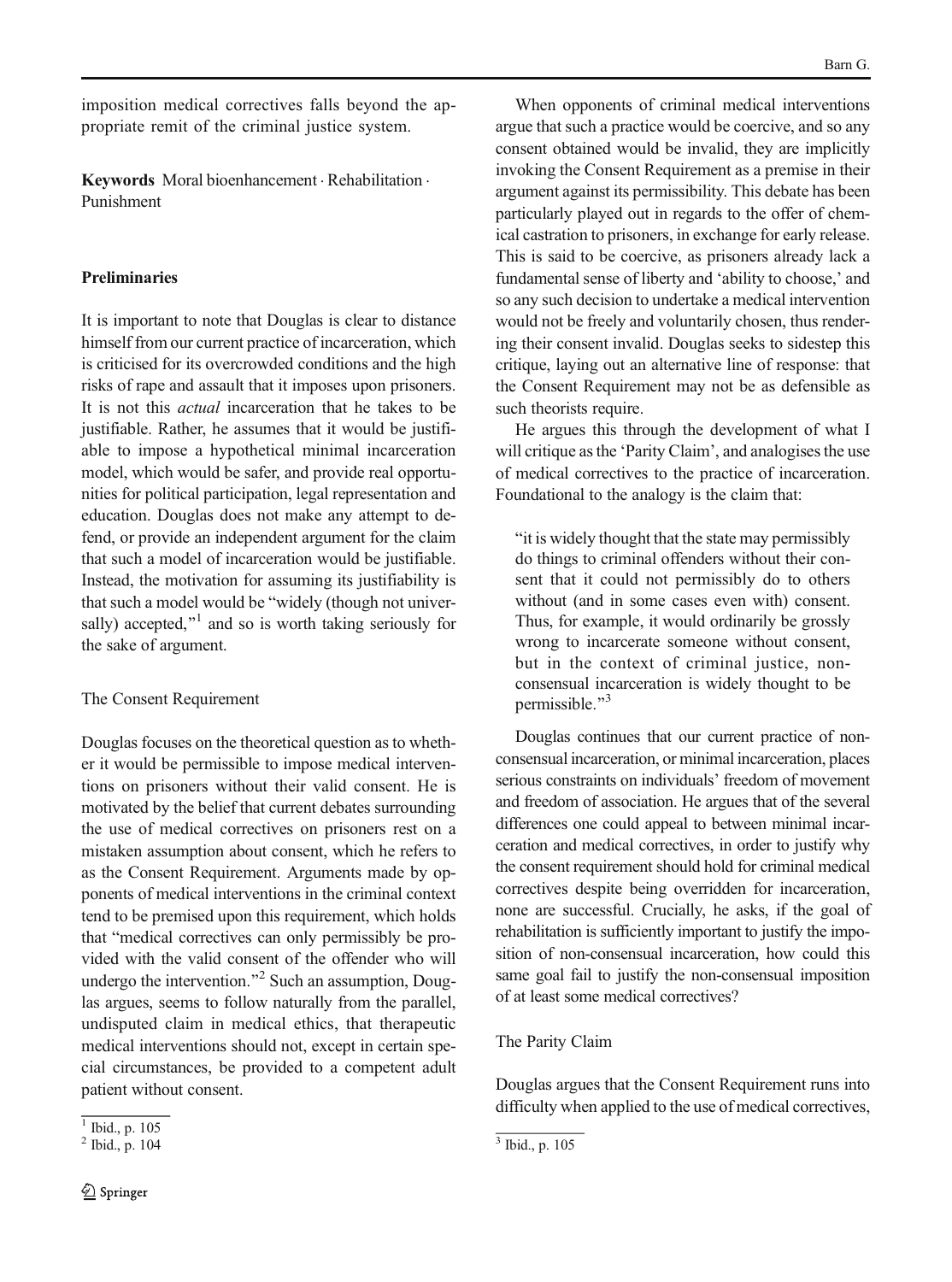as we already routinely disregard the consent of criminal offenders in incarcerating them. The onus is therefore placed on opponents to show why medical correctives require consent, when incarceration does not. Crucial to this approach being successful is that the permissibility of minimal incarceration is assumed for the sake of argument, due to its wide acceptability. However, while acceptability may provide motivation for the plausibility of minimal incarceration, this will not do in terms of grounding its justifiability. Although assuming certain premises is necessary for the sake of argument in philosophy, it seems problematic to presuppose as morally contentious a premise as the justifiability incarceration, particularly when further contentious implications such as the forcible imposition of medical correctives stem from its acceptance. In normative theory we are concerned with what we *ought* to do, and this is quite often detached from what we do happen to do. It may be mistaken, therefore, to view the issue of medical correctives through the lens of the Consent Requirement. Perhaps our practice of non-consensual incarceration should be critically re-appraised, rather than having its justifiability taken as an "accepted" foundational premise.

In order to undertake this appraisal, it is necessary to explore the reasons for the practice; the aims of punishment that its imposition is allegedly conducive to, and whether it can be seen as successful in these aims. As well as this, I consider the arguments put forward by Douglas that seek to demonstrate the parity by which medical correctives and incarceration inflict harm and threaten agency. Although his aim is to show that medical correctives are no more harmful, and no more of a threat to agency than incarceration, his analysis also sheds light on the severity of the harms imposed by incarceration. In light of such harms, his argument could plausibly lend support to the view that incarceration is indeed objectionable, and therefore may not do the work to show that non-consensual medical correctives are permissible, but rather, exposes the problematic nature of both.

Whether the Parity Claim can be used with success in Douglas' argument, I argue, is dependent on whether it can be claimed that incarceration is a morally justifiable practice. This is because the argument that medical correctives are permissible insofar as they are sufficiently similar to incarceration, first assumes the permissibility of incarceration. Douglas acknowledges this assumption; "plausibly, in committing certain crimes, an offender becomes morally liable to the imposition of minimal incarceration, and for a substantial period. (In what follows, I will simply assume that this is so.)<sup> $n<sup>4</sup>$  The</sup> logic of the argument is as follows, therefore:

- I. Non-consensual incarceration is a permissible practice.
- II. There are various harms and threats to agency associated with incarceration.
- III. Non-consensual medical correctives would inflict a comparable level of harm and pose an analogous agential threat.
- IV. When two practices inflict a comparable level of harm and pose an analogous agential threat, they are to be judged as equal in terms of their moral import.

#### Conclusion

V. non-consensual medical correctives are permissible.

The argument appears to be that, in committing crimes and becoming "morally liable" to being incarcerated, criminals "might also become liable to the imposition of some varieties of medical intervention.<sup>"></sup> It is suggested, therefore, that "a proponent of the Consent Requirement owes us an explanation as to why medical interventions are not among the interventions to which we become liable."<sup>6</sup>

Crucial to Douglas' argument, and to my critique, is the fourth premise, which I have made explicit. For Douglas, there is no significant difference, morally speaking, between incarceration and a corrective injection. The reductio ad absurdum of this position, however, is that anything as harmful as incarceration is similarly permissible. This *reductio* is a direct consequence of the fourth premise, causing its soundness to be cast into doubt. It also results from Douglas' dismantling of the Consent Requirement, and he offers us no principled way of deciding which punishments would be permissible, on his analysis, given we have already accepted consent is not required, and that rehabilitation, widely conceived, is the aim. This, I will argue, could plausibly force his account to concede that various other problematic practices, that he would not have wanted to include in his initial claim, are similarly permissible.

 $\overline{4}$  Ibid.,

 $^5$  Ibid.

<sup>6</sup> Ibid. (emphasis added)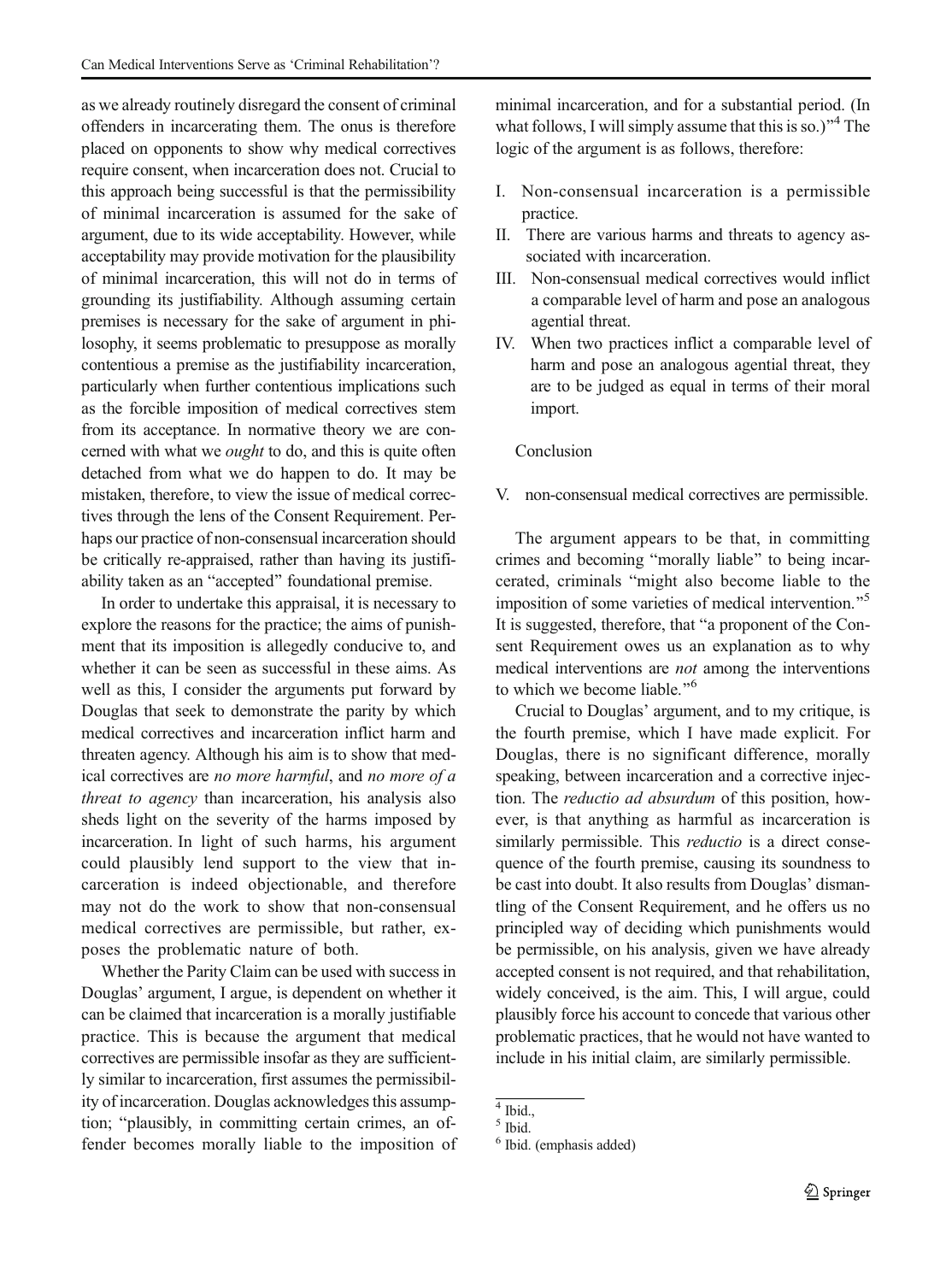Perhaps anticipating an objection like this, Douglas is quick to point out that "it should not be assumed that, in challenging the Consent Requirement, I am defending the view that more invasive interventions—such as major surgical procedures—could permissibly be imposed without consent. $^{77}$  Yet, he provides no argument as to why certain other interventions would not be permissible, given the implications of his argument. Although he is clearly not arguing for this conclusion, he is challenging the Consent Requirement, and if successful, he would need to explain why other forms of punishment of the same intensity and level of invasiveness, which also aimed at "whatever higher goal rehabilitation serves<sup>8</sup> would not be permissible, as long as they were no more harmful than incarceration. The aim of the Parity Claim is exactly to show that the similarity between incarceration and medical correctives in various respects provides a challenge to the Consent Requirement; if it does not hold for one, why should it hold for another? This has important implications.

Rather than using a misleadingly extreme example like major surgical procedures, as Douglas does, in order to assure the reader that he could not be advocating for such a conclusion, let us instead consider a practice that would be sufficiently comparable to incarceration in terms of harm and threat to agency. Suppose that a new type of punishment was invented. Here, punishment is simulated as lasting longer, and a criminal's own crime is simulated as being committed against them, in order to induce empathetic responses, which are said to facilitate rehabilitation. If it could be shown that any harm or distress caused by this was comparable to, and no worse than, the harms already inflicted by incarceration, then it seems that this would also be permissible on Douglas' analysis. Further, it is not clear why this would be more threatening to agency than keeping someone under lock and key. This practice may even be more 'efficient' at rehabilitation, enabling the offender to be released sooner, and so could actually enhance their agency. Indeed, it is a struggle to think of anything that would be a greater threat to agency than the ultimate loss of liberty that incarceration entails, given that Douglas acknowledges the way in which incarceration can directly interfere with the mind.<sup>9</sup> This is a potential problem for Douglas, as it means there are innumerable practices comparable to incarceration in this way, which could be levelled as instances of a reductio. The bar for comparisons of harm and threat to agency is therefore set very high, if incarceration is the benchmark.

Similarly, let us imagine a medical corrective is invented that regulates a released criminal's sleeping patterns, causing them to sleep for 12 hours of the day. Consider it a medically-induced curfew. This is implemented with the view to reducing their involvement in the night-time economy, which for them, previously involved drugs, gangs, and violence. With the help of this drug, the criminal will now arise, like clockwork, at 6am, and experience 12 hours of the day, until around 5pm when they will start getting tired and prepare themselves for sleep, and eventually fall fast asleep at 6pm. This ensures they can no longer be led astray by the night-time culture that they once used to occupy. It seems that this would be a no greater threat to their agency than the practice of minimal incarceration, which already placed serious constraints on their freedom of movement. Indeed, they have greater liberty through this practice, as they are able to live in the outside world. In many ways, their agency would be greater enhanced through such a programme – the guarantee that they would be asleep by 6pm would enable them to make the most of their day, and the effectiveness of the procedure means they would not reoffend, and so would maintain their basic freedom by avoiding incarceration again. There is no reason to think this practice would be *any more* harmful than minimal incarceration, which already subjects prisoners to great harms regarding free movement and association, and in many ways, would perhaps even be *less* harmful, given they are removed from a potentially noxious prison environment. It seems that this is a practice that we would not be comfortable with implementing coercively however. Yet it fulfils the conditions of parity with incarceration, and would be thought of as 'conducive to rehabilitation' on Douglas' analysis.

The position seems to be, therefore, that as we are permitted to harm criminals through incarceration, and if this is comparable to some other practice, then we are also allowed to harm criminals via this other practice, with the overarching reason being that their consent is already considered violable in the context of criminal justice. Yet this *reductio* makes the Parity argument appear unpalatable. It seems that the decision to deem a particular punishment permissible, is balanced against other considerations, not just its similarity with

<sup>7</sup> Ibid., p. 104

<sup>8</sup> Ibid., p. 106

<sup>9</sup> Ibid., p. 117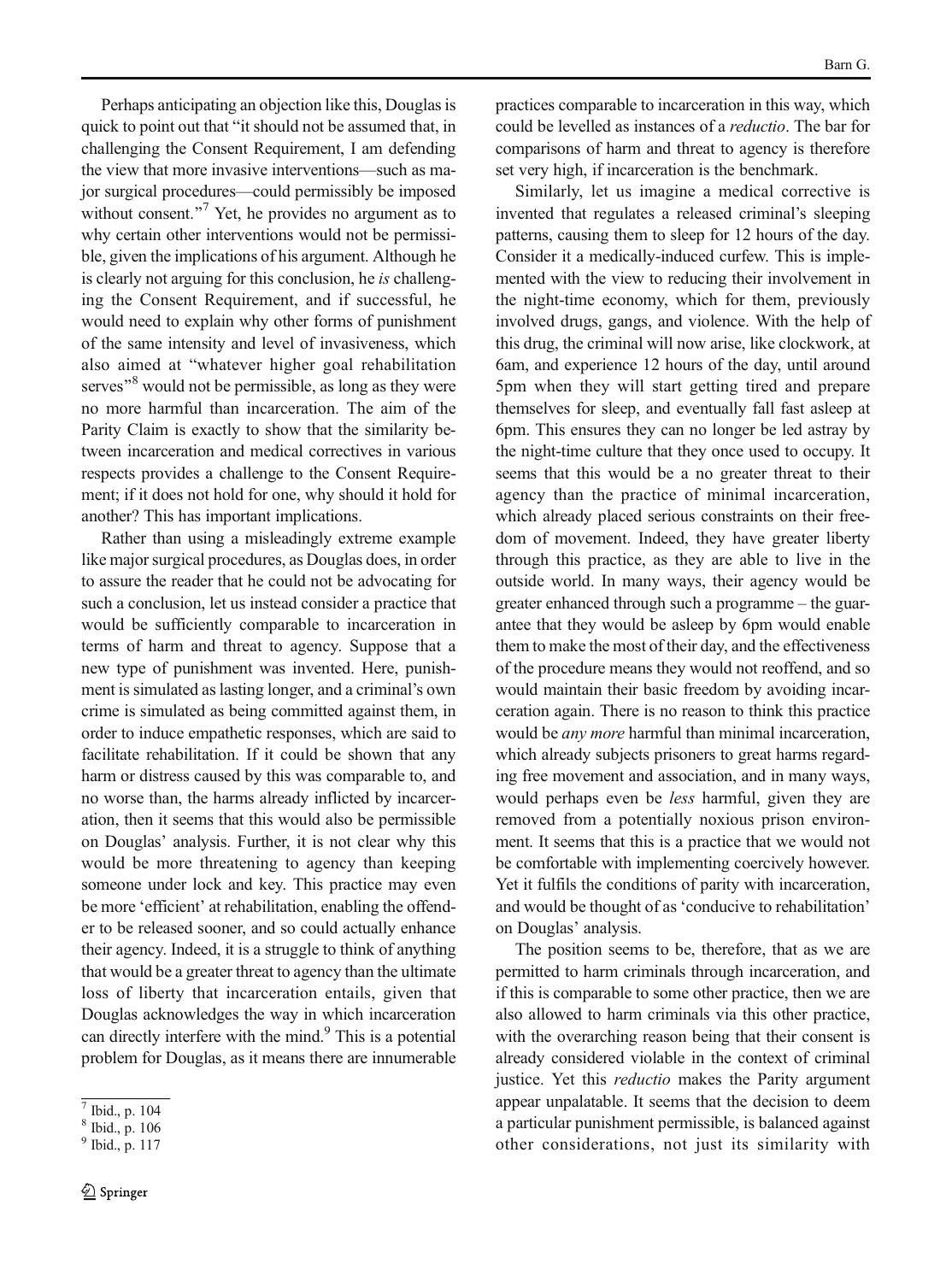incarceration. I will return to this argument later. Douglas is clear to point out that his intention is only to propose that medical correctives might be justifiable, and that his argument "does not of itself establish as much," $10$  as "there might be other moral reasons to prefer an approach in which medical correctives are offered as an optional alternative, $^{11}$  rather than being compulsory. But my argument is only to point out that it is not even clear that they might be justifiable on this reasoning, given the flaw in the soundness of this key reductio-inducing argument.

Further, in arguing that a parallel Consent Requirement does not hold for criminals, they are problematically differentiated as a class of people, to whom the Consent Requirement does not apply, categorically speaking. The reason that we incarcerate criminals, however, is not because we think it permissible to do anything to them without their consent, or because the Consent Requirement simply no longer holds for them in light of their offending. Rather, it is because of the particular aim of punishment that incarceration is intended to serve, be that rehabilitative, retributive or deterrent. This aim, whatever it may be, is what grounds the justifiability of incarceration. Consider; prisoners on America's death row are not murdered because, or, for the reason that, their consent is violable. Rather, it is because of the intended retributive and deterrent effects (as unfounded as they may be) that this punishment is purportedly justified. That prisoners' consent is violated in the process, is a corollary, or parallel effect, of the primary aims and justifications of the punishment. It is not the case that they become liable to punishment because of the violability of the Consent Requirement. Therefore, it does not seem enough to argue that the violability of their consent is what grounds another form of punishment.

It may be objected that it is surely a necessary component of a theory of punishment that the consent of offenders is violable, for their punishment to be permissibly meted out. This is why it seems justifiable to incarcerate offenders on rehabilitative grounds, and why it seems objectionable to incarcerate those who have not yet offended, but who may pose an equal risk of offending (given certain presumptions about their dispositions and background, say) also on rehabilitative grounds. The answer has to be that the offender has acted in a way that removes the Consent Requirement

from applying, and therefore permits the forcible imposition of rehabilitative interventions. This may be true, but, as aforementioned, the fact that an offender's consent is flouted is seemingly a consequence of the purported aims of punishment, not the main, motivating principle to be carried over elsewhere. Rather, the primary justification for incarceration is the positive argument for the purpose it is meant to serve, in this case rehabilitation, and the violability of an offenders' consent is a consequence of, and is justifiable by, this purpose. It is not the case that offending leaves any non-consensual practice permissible  $-$  it is justifiable towards some end. The Consent Requirement no longer holds because of what we want to achieve in punishment, and it is not the case that violable consent is the justification for the punishment. Douglas, however, in focusing on the discrepancy in the application of the Consent Requirement, and in neglecting to outline the positive aspect of the argument for incarceration, is assuming that both incarceration and medical correctives can realise their rehabilitative goals, and so are justifiable. This is a step that I will turn to interrogate next.

Thus far I have attempted to show that the Parity argument is susceptible to an unappealing reductio, and that the violability of the Consent Requirement is only part of the story. It follows that the positive argument from rehabilitation for incarceration and medical correctives, is problematically lacking in Douglas' account. Incarceration is justifiable with reference to, and from the standpoint of, a particularly theory of punishment. If it could be shown that the imposition of medical correctives was also justifiable under the aims and purposes of this same theory of punishment, then it would seem more plausible to use the permissibility of incarceration to justify the permissibility of medical correctives.

#### Rehabilitation

This appears to be a missing step in Douglas' argument – yes, it is widely thought it is permissible to do things to prisoners without their consent – but why? What is the purpose of this punishment that we impose nonconsensually?

Douglas' account assumes that both medical correctives and incarceration are justifiable by, and fulfil rehabilitative purposes. I suggest that both conceptually and empirically speaking, incarceration may not be able to deliver rehabilitation. Further, at the very least, I assert that it should not be safely assumed that it does,

 $\frac{10}{11}$  Ibid., p. 120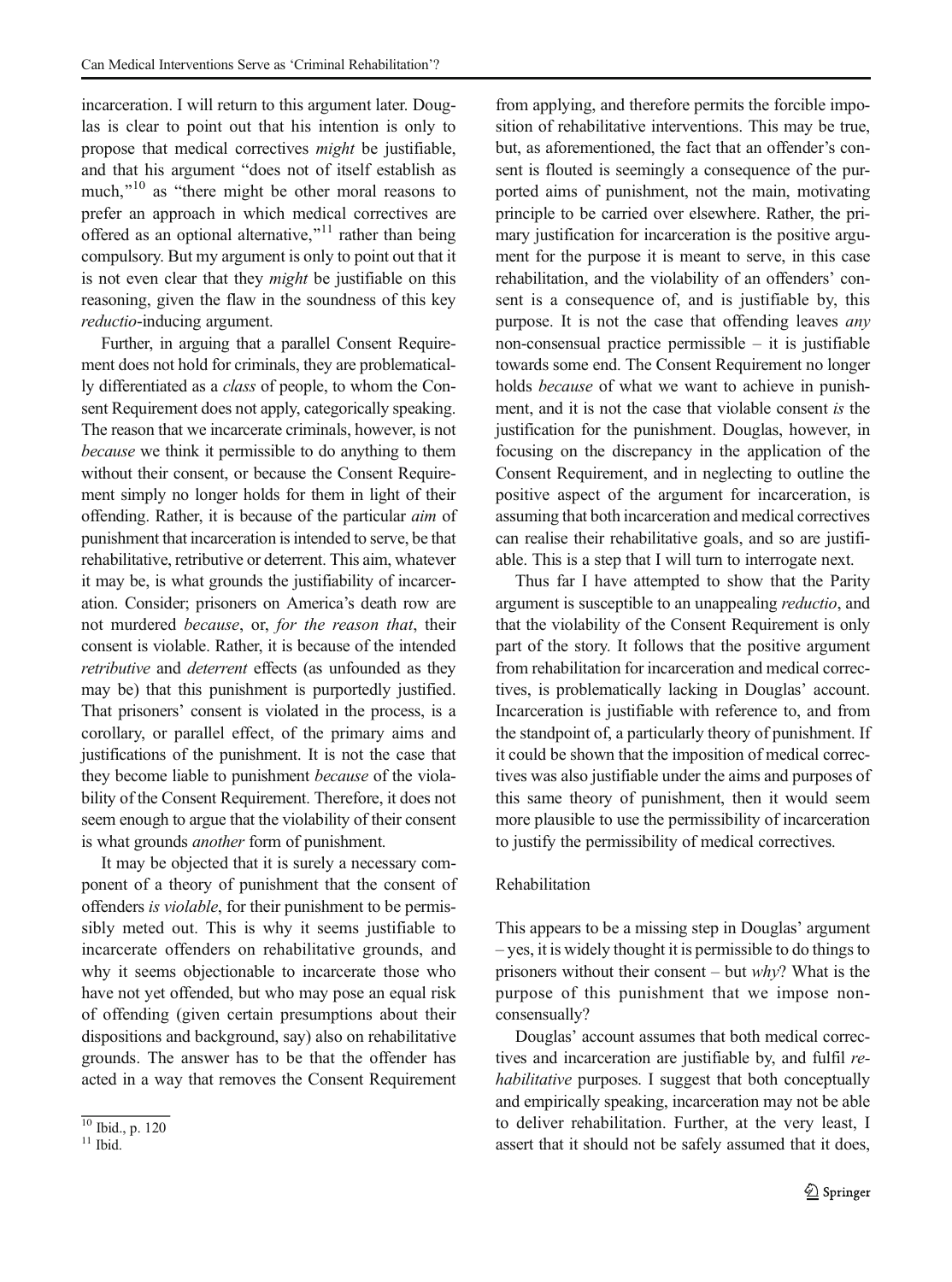as Douglas' argument demands. He briefly considers the objection that medical correctives and incarceration have different aims of punishment, and so cannot employ the same justification:

"Medical correctives are, we are assuming, employed in order to aid the offender's rehabilitation. By contrast, incarceration, it might be argued, is intended to mete out deserved suffering, to communicate social disapproval, or to deter third parties from offending. Thus, one might argue that consent is required for medical correctives, but not for minimal incarceration, on the grounds that the goals of incarceration are different to, and perhaps morally more urgent than, the goals served by medical correctives. Perhaps it is permissible to nonconsensually treat offenders in intrusive ways in order to realise retributive, communicative or deterrent goals, but not in order to realise rehabilitative ones.". $^{12}$ 

He rebuts the critique that prison is justified on other grounds rather than rehabilitative, in claiming that rehabilitation "has commonly also been regarded as a goal, and in some cases, the only goal of incarceration,"<sup>13</sup> citing the work of Alexis de Tocqueville and Gustave de Beaumont as a classic statement of the view that rehabilitation is the sole goal of incarceration. Further, Douglas argues that two other goals of incarceration, incapacitation and deterrence, are also "commonly thought to serve the same higher objective as rehabilitation: namely, the prevention of crime or, more generally, the *maintenance of security*.<sup> $14$ </sup> This seems to problematically broaden the idea of 'rehabilitation,' however, and leads to the unpalatable conclusion that almost anything that fulfils these expansive goals can be done under the banner of rehabilitation, as long as it is not more harmful than minimal incarceration, leading to the kind of reductio discussed earlier. I will grant, however, that rehabilitation, however broadly conceived, is ostensibly considered to be the purpose of incarceration, as opposed to say, retribution. I will now turn to explore whether incarceration is successful in this purpose, and so whether it may plausibly be justified this way.

#### The Problem of Prison

There appears to be potential difficulty in appealing to rehabilitative aims to justify the practice of incarceration.

Even if we accept Douglas' broad definition of rehabilitation as "crime prevention," it is questionable as to whether incarceration is indeed conducive to this aim.

Douglas is correctly quick to point out that our practice of incarceration as it currently stands is:

Bhard to justify given prevailing prison conditions, which often involve exposing incarcerated individuals to overcrowded conditions, a high risk of rape and assault, and serous health threats."<sup>15</sup>

Instead, he asks us to imagine a utopian prison system that:

"placed serious and constant constraints on free movement and association, but otherwise exposed offenders to no greater risks to their health and security than average members of the unincarcerated citizenry, and took all reasonable steps to safeguard opportunities for political participation, legal representation and education."<sup>16</sup>

Imagining a tweaked prison system that would be less damaging to criminals' physical wellbeing, and with purportedly improved rehabilitative functions, Douglas does not broach the question as to whether incarceration actually is the most effective method of crime prevention. Yet, it seems that the issue remains as to whether a punishment which still placed such "serious and constant constraints" on free movement could properly be conceived as rehabilitative, as compared with say, a noncustodial sentence. Under a minimal incarceration model, offenders would still be exposed to psychological and other health risks, through constraints on their movement and association, in a way that might impact upon their rehabilitation. Indeed, it is being assumed that any risks imposed that are a consequence of these "serious" and constant" constraints and curtailments, are permissible and not antithetical to rehabilitation.

Yet it is widely accepted that prison has an adverse effect on an already vulnerable population's mental health. A recent report from the All-Party Parliamentary Group (APPG) on Prison Health suggested that prisons continue to be used as institutions for individuals with mental health problems, and recommended that other institutions might cater for their needs more effectively. They cited the Office for National Statistics (ONS)

 $\frac{12 \text{ Ibid., p. 106}}{13 \text{ Ibid.}}$ <br> $\frac{14 \text{ Ibid.}}{14 \text{ Ibid.}}$  (emphasis added)

 $\frac{15}{16}$  Ibid., p. 105<br><sup>16</sup> Ibid.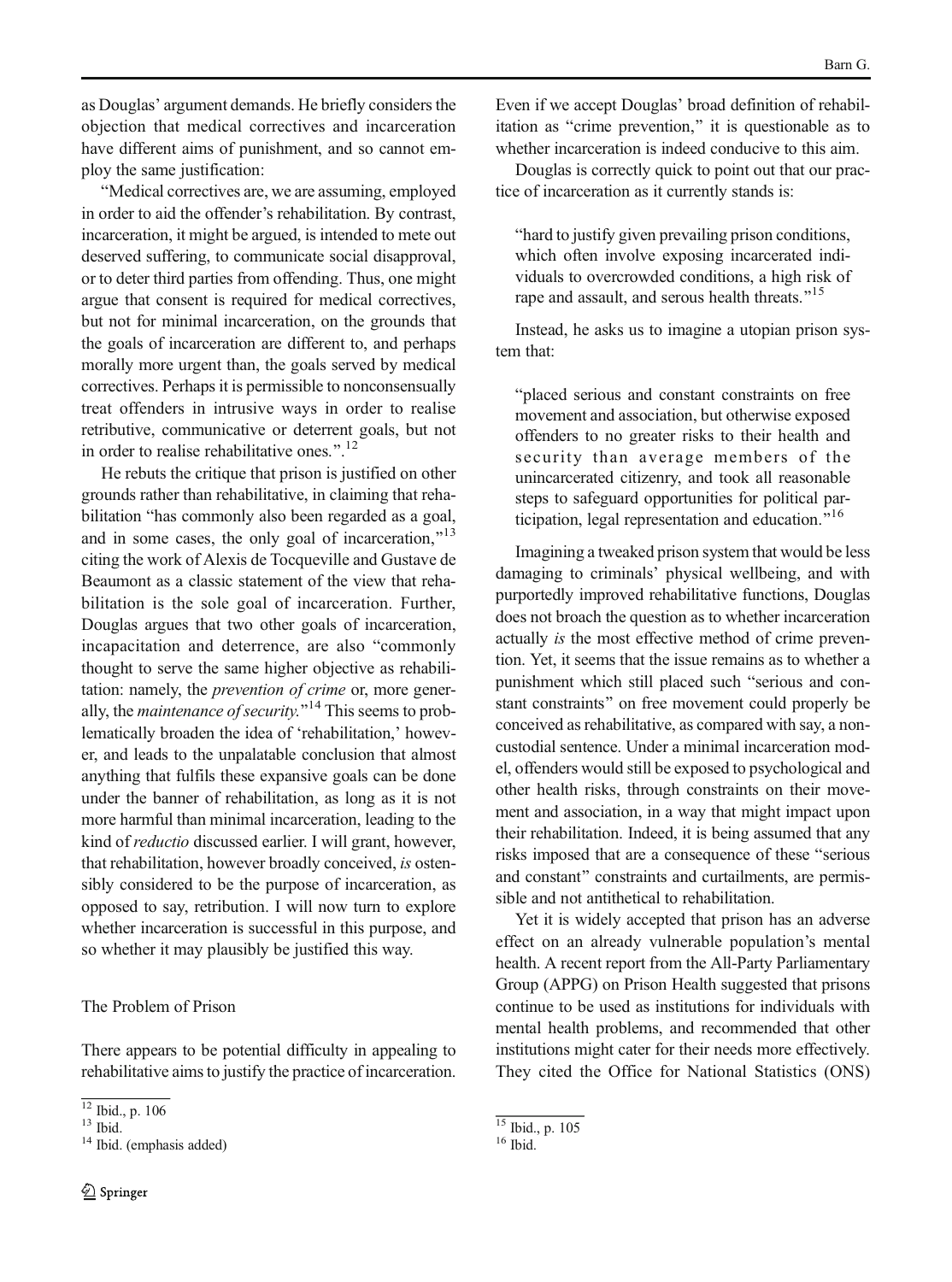survey of mental ill heath in the prison populations in England and Wales in 1997 which indicated that  $90\%$ of prisoners have at least one mental health disorder, including personality disorder, psychosis, neurosis, alcohol misuse and drug dependence  $[1]$  $[1]$ .<sup> $n17$ </sup> The majority of that number have 'common' mental health problems such as depression and anxiety, and it was suggested that much of this is likely to be related to their imprisonment rather than having been a contributing factor to it, indicating that incarceration has deleterious effects on mental health.

This cuts to the heart of the debate: can prisons, which unavoidably affect individuals in this way, truly serve their rehabilitative function? Even the most idealised prison system, that wasn't a 'school for crime,' had various educational programmes in place, and took steps to ensure a job on release, would plausibly have an effect on an individual's psyche. Nevertheless, if such a utopian prison system were successful in its aims, it would seem that this success would be down to more than the feature of 'locking people up,' qua incarceration. It would be all the other aspects; the vocational programmes and efforts to reintegrate prisoners back into society, that fulfil punishment's rehabilitative aims, rather than the act of incarceration itself. Indeed, such initiatives plausibly do much to combat against the negative psychological and social effects associated with incarceration. This raises the question as to whether the custodial part of the sentence – incarceration itself, is indeed a necessary or morally justifiable practice to impose upon offenders, if the rehabilitative function could be served through other means. There is reason to suppose that in ideal circumstances, a more just punishment system would incarcerate only the most dangerous criminals, that are beyond psychological help. One could also point to the Scandinavian model as evidence that lower incarceration rates and shorter sentences are more conducive to low recidivism rates  $[2, 3]$  $[2, 3]$  $[2, 3]$ ,<sup>18</sup> a pattern that points to the counterproductive nature of imprisonment, even the minimal incarceration model that Douglas suggests.

Separate to the social scientific arguments surrounding crime prevention, there is a rich debate amongst philosophers concerning whether punishment is a morally justifiable practice per se. Douglas' argument rests on our acceptance of the assumption that the practice of minimal incarceration is permissible even in his

imagined situation. As aforementioned, he notes that it would be "widely (though not universally) accepted that the state could permissibly impose conditions of this sort…on at least some criminal offenders.<sup>"19</sup>It is instructive to note that he uses the language of 'accepted' – such a practice would be accepted, rather than justifiable. This is seen as sufficient motivation to ask us to accept it for the sake of argument. Suffice it to say that many practices would be, and are, widely accepted, despite not being morally justifiable. Legal tax avoidance and the death penalty in the USA serve as two such examples. Yet it seems methodologically problematic to argue for further, similar practices based on their similarity to an already accepted, but admittedly controversial, practice. That we may justifiably non-consensually incarcerate criminals is taken as a given by Douglas, when in fact this is a contentious point of debate. Perhaps most famously, Ted Honderich has condemned the practice of incarceration in his book Punishment: The Supposed Justifications. He argues that of the three main theories of punishment, deterrence, retribution, and rehabilitation, none can sufficiently justify the practice  $[4]$ <sup>20</sup> Although there is not enough space here to outline his case, I believe he provides a compelling, and at the very least, plausible account of why even Douglas' minimal incarceration model would be unjustifiable. Though there is little doubt that Douglas' view would be widely accepted. Deidre Golash similarly argues that utilitarian and retributive justifications for punishment fail, both conceptually and empirically  $[5]$ ,<sup>21</sup> while David Boonin argues that purported solutions to the problem of punishment – why it is permissible for the state to treat those who break the law differently from those who do not – are unsatisfactory, proposing victim restitution as an alternative to punishment  $[6]$ <sup>22</sup> Elizabeth Anderson considers mass incarceration to be "modern outlawry," removing ordinary protections of citizenship from already stigmatised groups. Far from deterring crime, she argues, (and conceivably, from aiding rehabilitation, I add), this practice invites the criminal victimization of outlaw groups, undermining the rule of law, equality under the law, and a democratic culture  $[7]$ <sup>23</sup>

 $\frac{17}{18}$  Douglas, "Moral Liability," p. 105<br><sup>18</sup> Douglas, "Moral Liability," p. 114

 $\frac{19}{20}$  Ibid.<br>
<sup>21</sup> Ibid., p. 117<br>
<sup>22</sup> Ibid.<br>
<sup>23</sup> Ibid., p. 103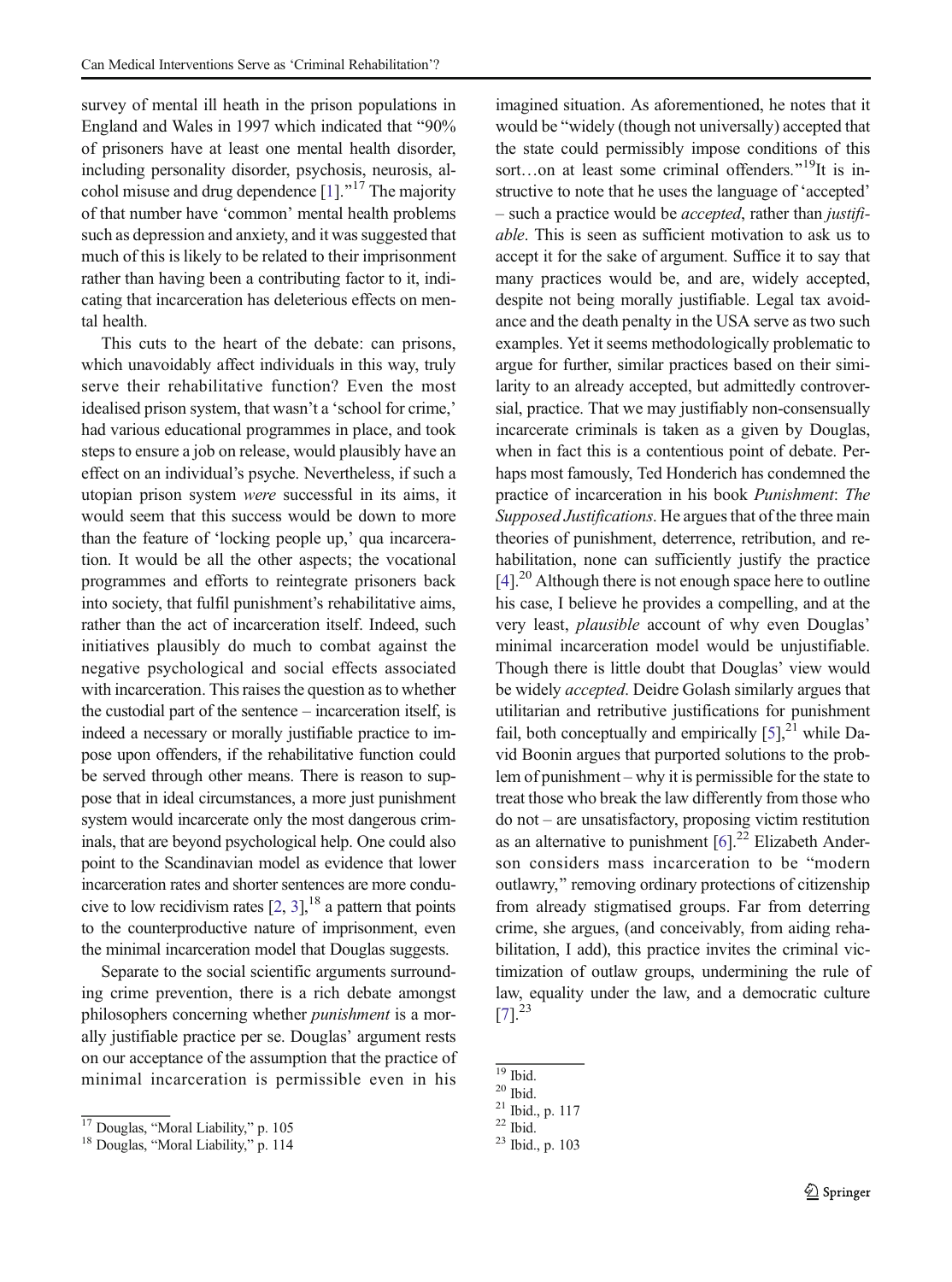Increasingly theorists are submitting that our current practice of punishment is failing in its aims, and therefore cannot be justified by those same aims. As well as this, it is argued that punishment is problematic per se, not just our current, flawed approach, casting doubt on the justifiability of Douglas' alternative minimal incarceration model. Yet, it remains an accepted practice, in terms of policy. Douglas may be reasoning from the socially and historically contingent fact that we currently do incarcerate, but this does not mean that we ought to. It may be problematic to use this practice as a springboard for justifying further similar practices, therefore. Although this paper has used the words 'permissibly' and 'justifiably' somewhat interchangeably, I am concerned primarily with justifiability, as I consider this prior to permissibility. From the point of view of ideal theory, therefore, it seems plausible that we would not want normative, guiding principles to be shaped and constrained by current dogmas, particularly if there are reasons to doubt such beliefs.

#### Incarceration and Harm

Thus far it has been suggested that incarceration may not be justifiable on rehabilitative grounds. It could plausibly be maintained that the reason there is a discrepancy in Douglas' imagined interlocutor's thinking – that the Consent Requirement does not hold for incarceration, but does for medical correctives – is because neither are truly justifiable, and so ideally, neither ought to be nonconsensually imposed. The imagined interlocutor might maintain that incarceration is indeed harmful, but that a line must be drawn somewhere, in regards to what further harms we may permissibly impose upon prisoners, even though we already permissibly expose them to great harms. On such an approach, Douglas' arguments to show that medical interventions are only as harmful or problematic as minimal incarceration, could actually serve as arguments against minimal incarceration, and as such, are not sufficient in establishing the permissibility of forced medical correctives. In acknowledging how much harm incarceration already inflicts, Douglas' analysis could lead one to question whether we should indeed be imposing this practice at all, if we recognise it as harmful.

Douglas considers the idea that the right to bodily integrity could be invoked in defence of why the Consent Requirement holds for medical correctives, but not incarceration, and therefore why the former are thought to be impermissible. An imagined interlocutor maintains that the specific rights to bodily integrity that protect against injection, as in a medical corrective, are more robust than the specific rights to free movement and association that are violated under minimal incarceration. The exponent of such a view is making the Robustness Claim:

BIt takes more serious criminal offending for the rights to bodily integrity that protect against injection to lose their protective force than for the rights to free movement and association that protect against minimal incarceration to lose theirs."

Such an individual holds that the Consent Requirement may be flouted for incarceration, therefore, but not for medical correctives, given the robustness of the right to bodily integrity. What is the basis for such a claim? Douglas considers the argument that the right to bodily integrity is more robust than others because it protects against forms of treatment that typically cause serious harm, more serious than constraints on free movement and association involved in minimal incarceration. He responds that it is difficult to see how this consideration could be invoked to defend the Robustness Claim, because the restrictions on movement and association entailed by incarceration would *also* "reliably cause (and may themselves constitute) significant harms. $^{24}$ This is because incarceration and the restrictions it entails "would frequently damage existing personal relationships while making it difficult to form new ones, they would seriously restrict sexual freedoms, they would make it impossible to pursue most careers, and they would more generally prevent the realisation of many life-plans," and at the very least, would "cause significant distress."<sup>25</sup> Douglas admits, therefore, that minimal incarceration is "severely harmful," in most cases. But this point is not intended by him to show that incarceration is morally problematic, but rather, that "it is difficult to see why we should expect that the imposition of an injection would normally inflict *more* harm.<sup> $26$ </sup> Yet it seems plausible to suggest that exposing prisoners to this level of harm, as Douglas admits we do, might hinder their rehabilitation in some way, furthering the argument that it is unjustifiable on such grounds.

Douglas similarly dismisses the argument that the robustness claim is to be defended via an appeal to the protection of agency. He argues there is no reason to

 $\frac{24 \text{ Ibid.}}{25 \text{ Ibid.}}$  p. 102<br> $\frac{25 \text{ Ibid.}}{26 \text{ Ibid.}}$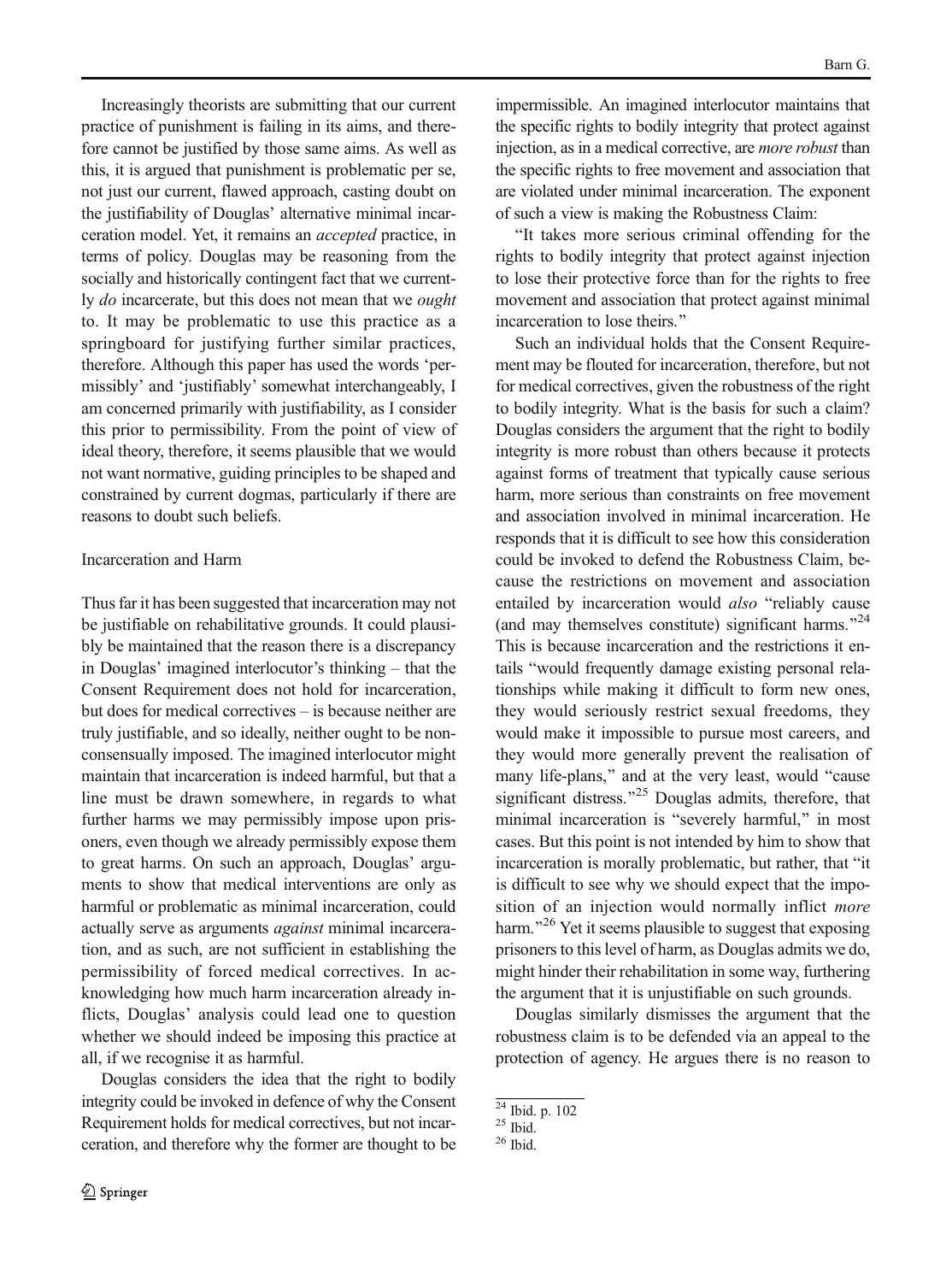think "that interfering with someone's body by injecting a drug (typically) constitutes a more grave threat to agency than does constraining his freedom of movement and association in the way entailed by minimal incarceration.<sup> $27$ </sup> Further, he argues that it is not the case that interfering with the mind, as would occur with medical correctives, constitutes a more severe threat to agency, than merely removing options, as in minimal incarceration. He suggests that such a view might rest on an assumption that interfering with the mind is more threatening to agency due to the way in which it interferes with agency at its roots. However, he makes the insightful point that constraints on free movement can also interfere with the mind, and so agency at its roots. This is because the mind is "dependent on, and influenced by, our immediate natural and social environment, which in turn is affected by restrictions on free movement and association. $^{28}$  On such a view, minimal incarceration can also directly influence the mind. These arguments present non-consensual minimal incarceration as incredibly invasive and harmful. In another context, they could plausibly be used to provide a strong case for the reassessment of the practice. They do not appear to necessarily do the work to show that another analogously harmful practice should also be permissible, but rather, shed light on the problematic nature of both.

#### Medical Correctives and Rehabilitation

In light of this, a proponent of medical correctives might make the alternative case that, in bypassing much of the harms associated with incarceration, such correctives are a more appealing practice. If we could aid prisoner's rehabilitation with the use of a brief injection, without subjecting them to the harms caused by incarceration, then perhaps this would be preferable. This argument would require a prior justification for medical correctives on rehabilitative grounds, however, as the purported justifiability of incarceration is no longer being used as the grounding. Indeed, correctives are being presented as an alternative, given the problems associated with incarceration. Can they be justified using a standalone theory of rehabilitative punishment, therefore?

That medical correctives can in fact aid rehabilitation is something that Douglas takes as a given, without argument. Yet the question as to whether medical

correctives are conducive to the aims of the punishment according to which their implementation is justifiable, should be explored. How might this justification go, therefore? Douglas states that research is said to have uncovered the "neural correlations of dispositions towards aggression, impulsiveness, diminished empathetic ability and psychopathy. $^{29}$  He is implicitly associating these traits with criminal activity, a connection which requires further justificatory support. Correspondingly, scientists are also "suggesting means of influencing these dispositions in ways that might be thought conducive to rehabilitation in some offenders.<sup>"30</sup> Douglas does not opine exactly how altering such dispositions would constitute rehabilitation or why altering these traits would yield the desired results, nor does he outline which sorts of offenders would be targeted, or for which crimes. Yet these are all key steps to explaining how medical correctives would fulfil a rehabilitative function. He provides the examples that anti-depressants have "shown promise in reducing aggression," $31$  and that "divalproex has been found to reduce impulsiveness in adolescents with explosive temper. $132$  It appears that the direction of current research leads him to conclude that "we will have available a significant range of medical interventions capable of aiding rehabilitation.^ However, I believe there are a number of assumptions in this view that require unpacking. It is no good to assume for the sake of argument that such drugs will aid rehabilitation. Whether such drugs really *can* facilitate rehabilitation is inextricably and interdependently tied up with their permissibility. Indeed, whether such drugs would actually aid rehabilitation, and so be permissible, depends on how rehabilitation itself is defined, and what it is theorised to consist in.

The following set of premises appear to be foundational to Douglas' argument:

- (1) there are neural correlates of dispositions towards aggression, impulsiveness, diminished empathetic ability and psychopathy
- (2) the discovery of these neural correlates allows us to plausibly identify and alter the dispositions they correlate with

 $\frac{27}{28}$  Ibid.

<sup>&</sup>lt;sup>29</sup> Ibid.<br><sup>30</sup> Ibid., p. 101, emphasis added <sup>31</sup> Ibid., p. 84<br><sup>32</sup> Ibid.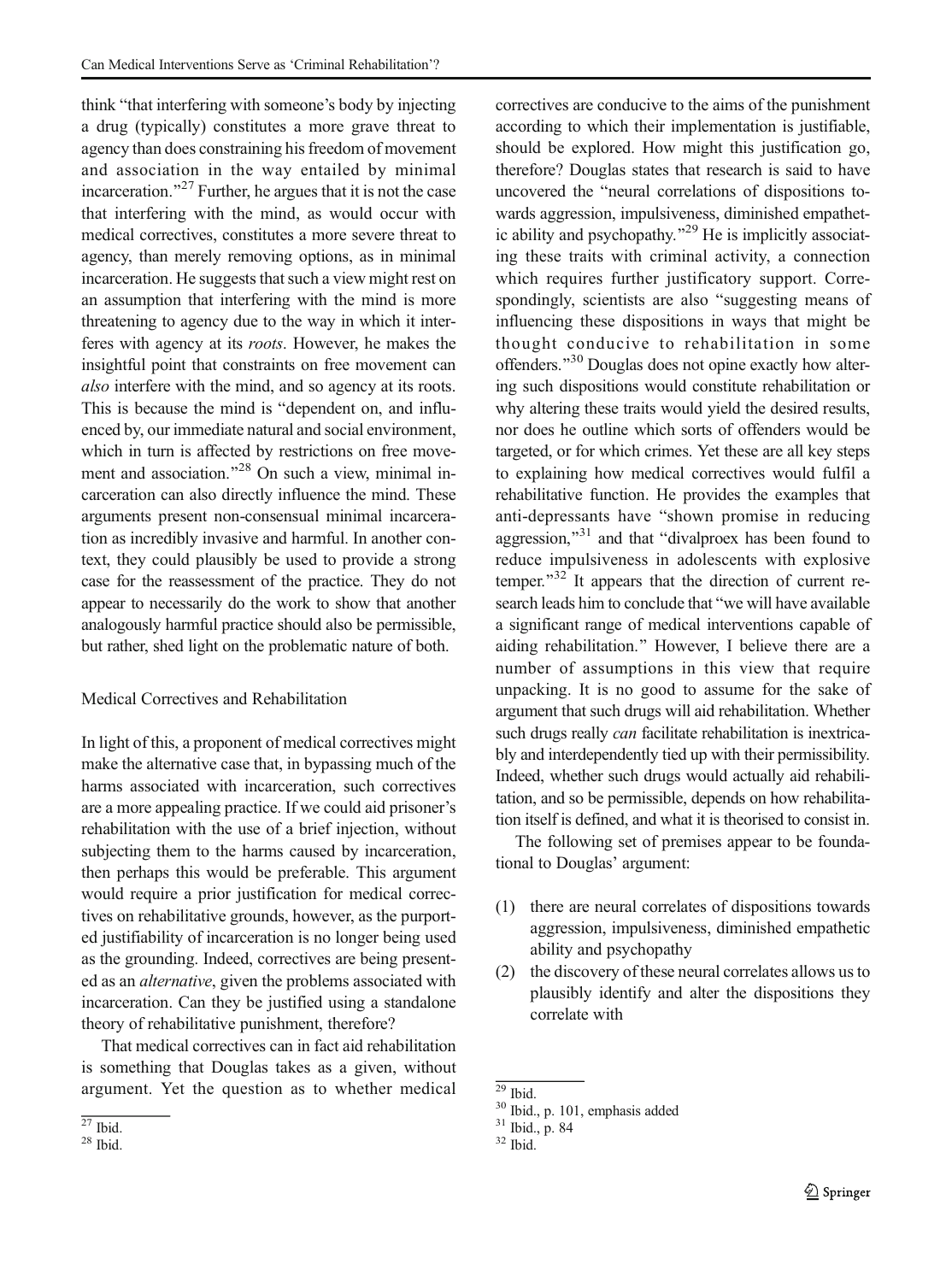- (3) such dispositions cause people to commit crimes, or at the very least, appear to have a significant impact on whether or not people commit crimes
- (4) altering these dispositions can constitute rehabilitation in some criminals, as they would no longer be inclined to commit crime

These premises appear to indicate that criminal activity has mental causes that are, to some extent, determined. Douglas may interject that he is no where claiming that crime is fully determined by such dispositions, and that his account is consistent with an interactionist model of crime, that holds that these dispositions interact with certain environmental circumstances to cause an individual to commit a crime. However, this is not what his account does state, and given his approach neglects any such mention of the social causes of crime, it is worth noting the ways in which a more holistic social view might present a challenge the approach he invokes, and render it incomplete. It may plausibly be suggested that dispositions do not vary that dramatically between individuals. Dispositions could be conceived of merely as dispositions, that, until triggered, lay dormant. What *does* vary more dramatically between individuals, however, and does affect whether such dispositions come into play, is the environment, and the conditions that facilitate their manifestation. The kind of approach that views the individual as the appropriate focus of intervention to control dispositional risk factors of crime, therefore, fails to address exactly why some people go on to commit crime, with such dispositions. It is in this sense that the social conditions of crime are neglected from such a narrative.

This approach also appears to 'other' criminals in its assumption that they are morally bankrupt, or at least, somewhat different in character from the rest of the population. The language used in the paper, such as the intention that the "post-rehabilitation offender will be a morally better person," conflates morality with criminality, and posits criminals as morally deficient, as a general class, in virtue of their offending. This cannot be the case, as the supposed immorality of an action does not seem to be either necessary or sufficient for its being illegal. For instance, whilst most would agree that extramarital affairs are morally wrong, they are not a crime. Conversely, while recreational drug use is illegal, it is not clear how exactly this behaviour is 'immoral' (when the issue of mere use is considered separately from problems such as drug-related violence). It may be the case that committing crimes with disregard for the social consequences does comprise flawed behaviour, but it may also be inaccurate and counterproductive to label criminals in such a divisive way. It seems equally plausible that criminals deemed 'immoral' by the state could exhibit moral traits such as empathy and have 'moral motives' in their own personal relationships. The language of 'morality,' in discussions on the treatment of offenders, therefore, should be viewed with caution. The idea of the state prescribing 'morality' in this way is reminiscent of the forced use of hormonal treatments to reduce libido, when homosexuality was criminalised and considered 'deviant' behaviour. Such a practice is now condemned because we acknowledge that homosexuality should not have been considered immoral, or a crime. While offenders in this case have committed a crime, the point remains that this does not necessarily indicate a flaw in their morality, and so attempts to 'treat' this as such could be misguided. Further, without further explication as to how certain crimes do indicate a flaw in an individual's morality, and how medical correctives would eradicate this flaw, the discussion seems to problematically presuppose too much.

The idea that criminals as a class are to be distinguished in terms of their dispositions towards crime is reminiscent of the positivist school of criminology of the late nineteenth century, which attempted to find psychological and biological bases for criminal behaviour. The dominance of positivist criminology declined after the 1960s when sociological criminology came into the fore, which led to a shift towards seeing crime as the outcome of social circumstances [[8](#page-12-0)]. In particular, the Chicago School provided a strong challenge to the individualistic focus in Britain, and, for the first time, treated the "city", or environment, as an issue. This approach was characterised by relating delinquency "to the nature of the social processes associated with the areas in which it occurred." Similarly, the American sociologist, Robert Merton, located the source of criminal behaviour in relative deprivation, and considered phenomena such as property crime as structural issues, and the result of a lack of equality of opportunity. This cursory discussion of different criminological approaches is intended to show that there exists a rich and varied debate regarding the causes of crime that Douglas fails to acknowledge in assuming that biological dispositions can have enough bearing to merit intervention at that level. Positivism operates under the guise of scientific objectivity, but is itself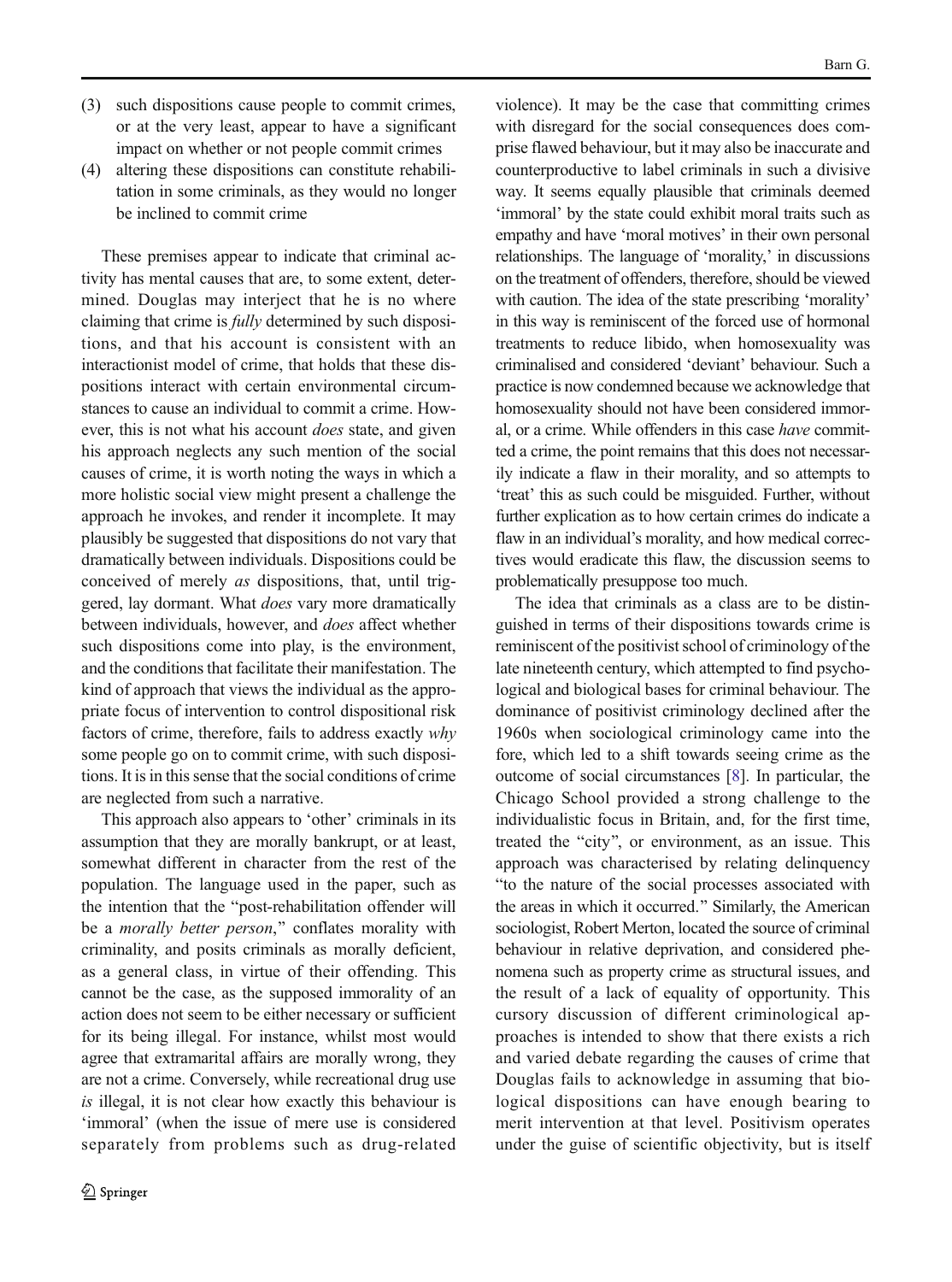an ideological position, positing the individual as the ultimate unit of concern, to the neglect of social determinants. In so far as his argument for medical correctives implicitly operates on this model, it is equally liable to the challenges posed to positivism by competing theories of crime. Rather than taking positivism as an axiomatic premise, therefore, proponents of medical correctives ought to make explicit, and subsequently defend, the use of positivism in their argument. Even if Douglas maintains that his argument for medical correctives is intended to compliment, rather than replace a concentrated effort in addressing the social determinants of crime, the connection between crime and the rehabilitative success of the proposed punishment remains to be shown. It is not explicitly defended, but rather, is assumed, which proves problematic if a standalone case for the rehabilitative purpose of medical correctives is what is required.

Further, there appears to be no scientific consensus on the issue as to whether crime can be treated at the dispositional level. These practical considerations are important because they may betray a flaw in the understanding of the causes of crime, and so risk offering a mistaken solution. This problem is highlighted in an examination of the use of chemical castration on convicted sex offenders. Chemical castration via administration of the testosterone-lowering drugs has been found effective in reducing recidivism in sexual offenders with paraphilias in some small-scale, controlled studies, while others have found no significant effect, indicating that evidence for effectiveness is not robust [[9\]](#page-12-0). Even in studies which do appear to show lower recidivism rates in those who have undertaken surgical castration, compared with those who have not, John McMillan warns that we should be cautious about the quality of the controls. This is because the group who did not undertake the procedure, and had higher recidivism rates, had been counselled about the possibility of castration but had decided against the operation. McMillan posits that it might be the case that "their decision to not follow through with operation was because of a lack of resolve to control their offending, whereas men who were prepared to have this operation might have been more willing to do whatever it takes to change their behaviour [[10](#page-12-0)]." The low recidivism rate, therefore, may have been attributable to their will and desire to change, as indicated by their compliance with the procedure, or at the very least, it remains unclear what their success is a result of.

Assuming these practices work even 'for the sake of argument,' therefore, is to make a rather large assumption about the causes of crime, an area of perennial debate.

#### Social Considerations

Suppose a clear link between the imposition of medical correctives and rehabilitation had been established. This link was enough to show that they could be justified as a form of punishment, under this purpose. Is this enough to show that they may permissibly be imposed, however? I do not believe it is. Crucially, just because a punishment can be justified under the aims of a particularly theory, this does not do enough to show that it is permissible, or that it ought to be implemented. Douglas admits that his argument does not do enough to show the justifiability of medical correctives, merely the *possibil*ity that they are justifiable. I believe it is still worth noting, however, the problems associated with suggesting it as a possibility, given other considerations.

While crime prevention is the primary purpose of our criminal justice system, and a given punishment may be thought conducive to its fulfilment, this purpose does not exist in a vacuum. It is neither the only, nor necessarily the most important social purpose. There exist other social purposes that must be taken as balancing considerations. These include, say, the fulfilment of justice, particularly relational, the enhancement of democratic freedom, and the attainment of social cohesion. Such purposes may plausibly be undermined by the further stigmatisation and categorisation of prisoners, which could occur through the use of medical correctives. Although partly an empirical question, it would not be unreasonable to suggest that such treatments could have adverse effects, given the existing demonisation of, and stigma faced by ex-convicts. Such parallel social purposes, therefore, could conceivably serve to qualify and place limits on the goal of crime prevention, deeming medical correctives impermissible per se. Even if the Parity Claim were based on more sound reasoning concerning the justifiability of incarceration and the equal moral import of incarceration and medical correctives, Douglas would still face a key hurdle. The requirement that various social purposes need to be balanced against each other, shows that the analogy cannot be stretched to an extent that allows us to conclude that the infliction of a comparable harm is even 'theoretically' permissible in this case.